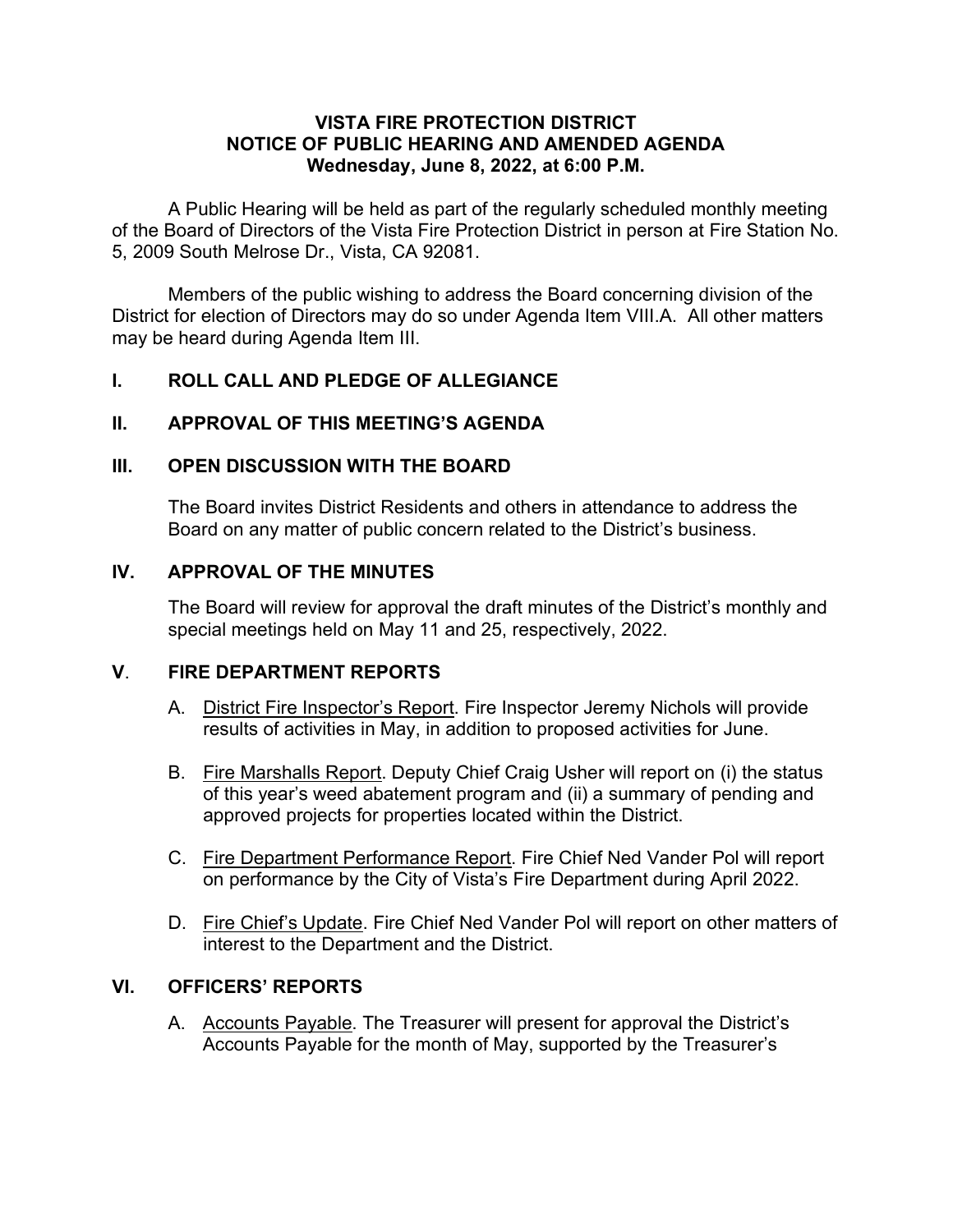certification of the availability of funds.

B. Treasurer's Reports. The Treasurer will report on the following:

(i) Management report for fiscal year 2021-22 as of May 31, 2022; (iii) the mitigation fee fund balances held by the District and City; and (iv) the District's investment Portfolio Summary as of May 31, 2022.

- C. Preliminary Fiscal Year 2022-23 Budget. The Treasurer and Administrative Manager will present for discussion a preliminary budget for fiscal year 2022- 23.
- D. Administrative Manager's Report. The District's Administrative Manager will report on the status of District operations.
- E. Legal Affairs. District Counsel will report on the status of any pending matters.

#### VII. COMMITTEE REPORTS

- A. Fuel Modification. The Subcommittee and Staff will present for discussion the Anchor Point study.
- B. Panoramic Property. The Subcommittee on Panoramic will report on status of their efforts to divest the District's surplus property.
- C. Response Times. The Subcommittee and Staff will lead a discussion on the consultant's analysis of District response times.

#### VIII. SPECIAL MATTERS DESIGNATED FOR CONSIDERATION

A. Third Hearing On Proposals For Creating District Divisions For Elections

#### Time Certain: 6:15 PM

Redistricting Partners will present tentative maps for creating appropriate divisions for District elections in accordance with the California Voting Rights Act.

#### IX. CONTINUING BUSINESS

- A. Approval of Definitive Contract For Redistricting Partners. Director Fougner will seek Board approval of the formal contract with Redistricting Partners.
- B. Emergency Access Roads. Director Ploetz will provide an update on the status of the District's Emergency Access Roads.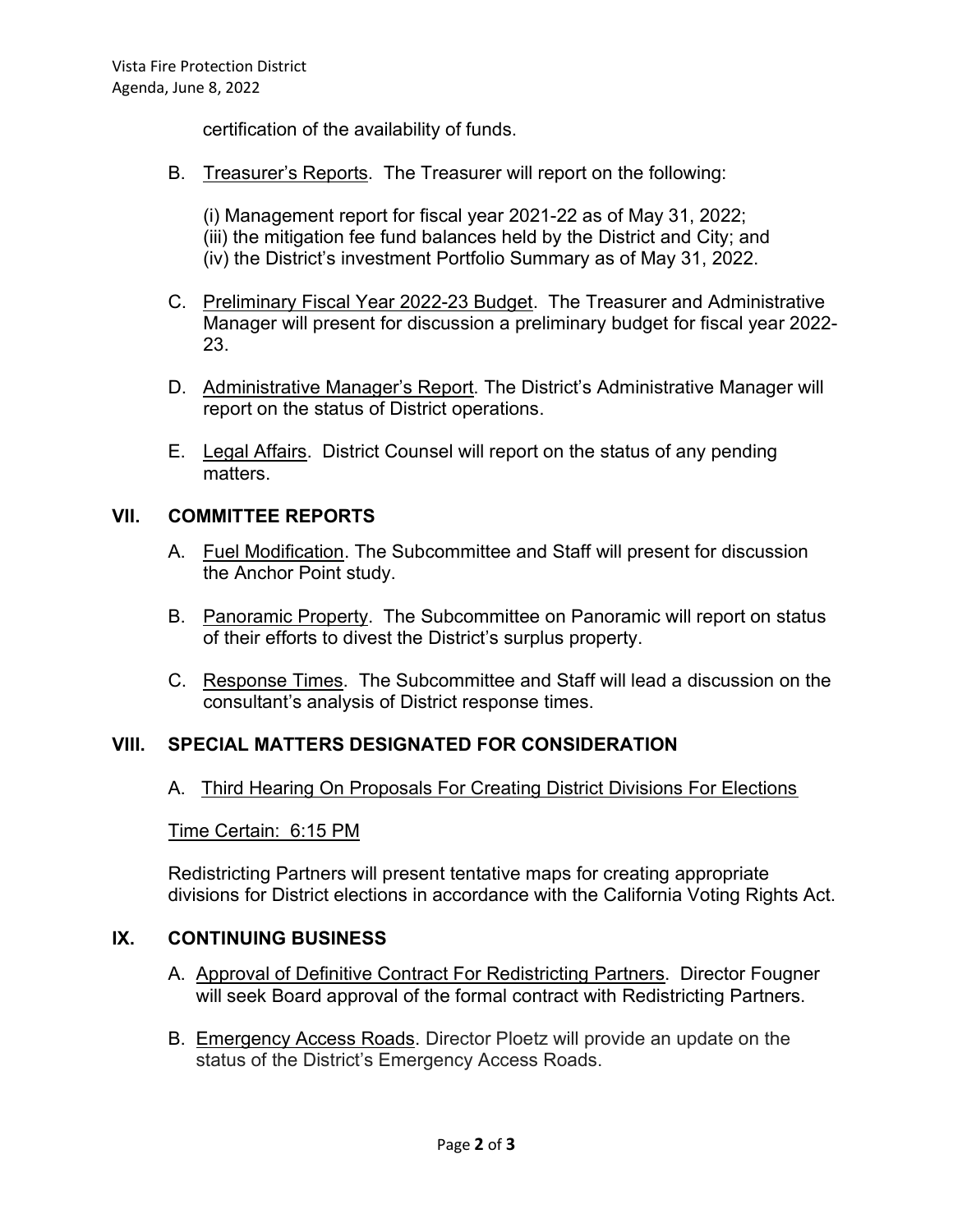# X. NEW BUSINESS

#### A. Assessments For Weed Abatement Season 2021-22

Deputy Chief Usher will request Board approval for setting a hearing on July 13, or on such other date as staff recommends, for adopting a District Resolution approving the Department's report and assessment of costs and fees for abatement of a nuisance charged to those parcels on the attached list.

B. Appointment Of Ms. Karlena Rannals As District Clerk. Director Fougner will request Board approval for Ms. Rannals appointment as District Clerk.

# XI. DIRECTORS' ANNOUNCEMENTS & WRITTEN COMMUNICATIONS

Directors are invited to make announcements and share written communications.

## XII. MOTION FOR ADJOURNMENT

Copy of the Agenda and the Board Package of Meeting Materials Are Available On The District Web Site: www.vistafireprotectiondistrict.org or by contacting the Office of the Clerk of the Board 955 Vale Terrace Drive, Ste. A, Vista, CA 92084, 760-688- 7588.